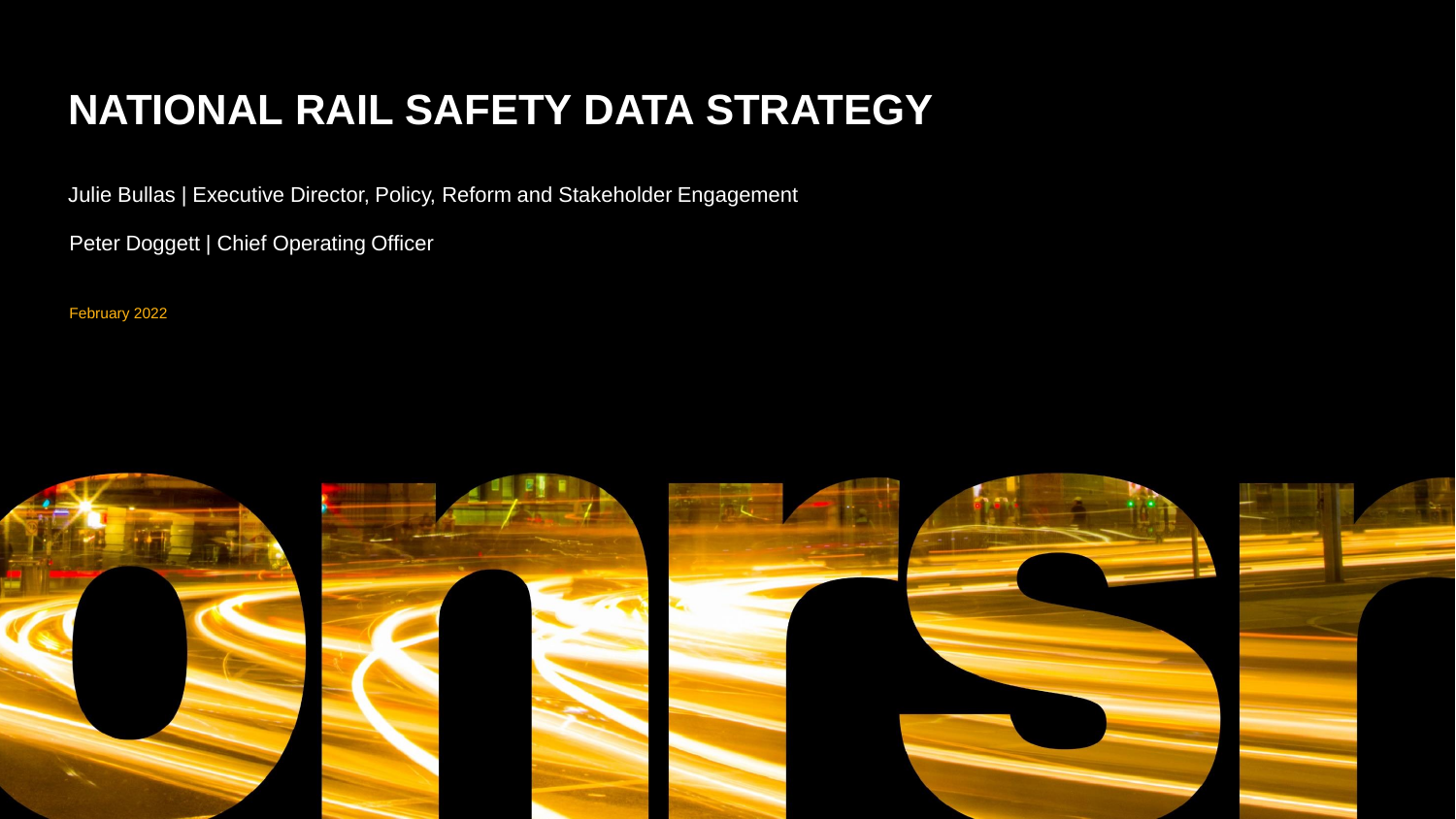#### **What is the National Rail Safety Data Strategy?**

- > A national approach for the capture, management of, and access to rail safety data
- > A joint initiative developed in partnership between ONRSR and the rail industry (represented by the Australian Railway Association; ARA)
- Implementation has been overseen by the rail operator Steering Committee co-chaired by ARA and ONRSR





*To have consistent, quality and accurate national rail safety data that is readily available to stakeholders*  " **WISION** *When making decisions relating to rail safety*<sup>22</sup>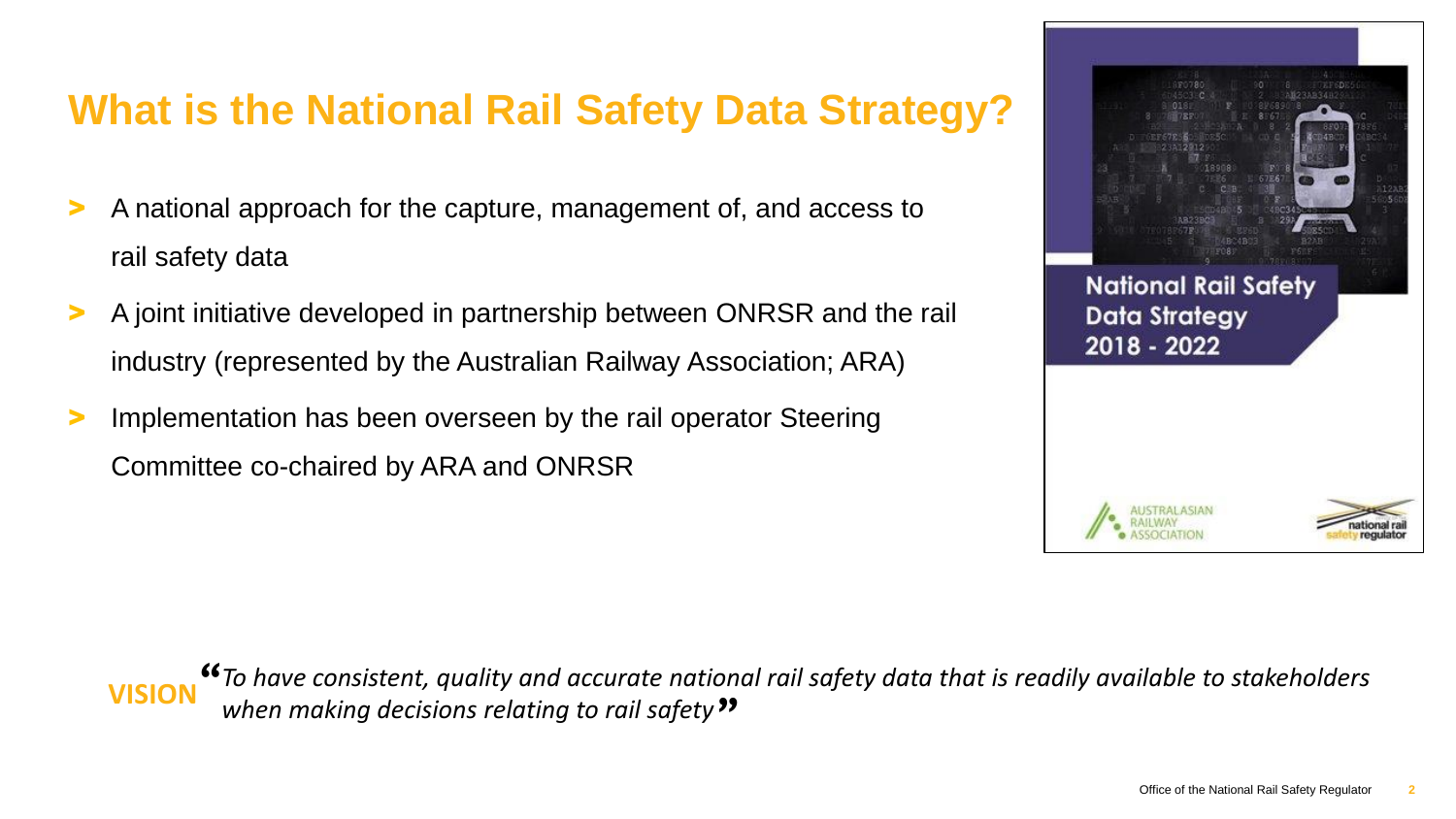

# Occurrence Monthly

# Activity

**Network** and Railway Operations (ontology)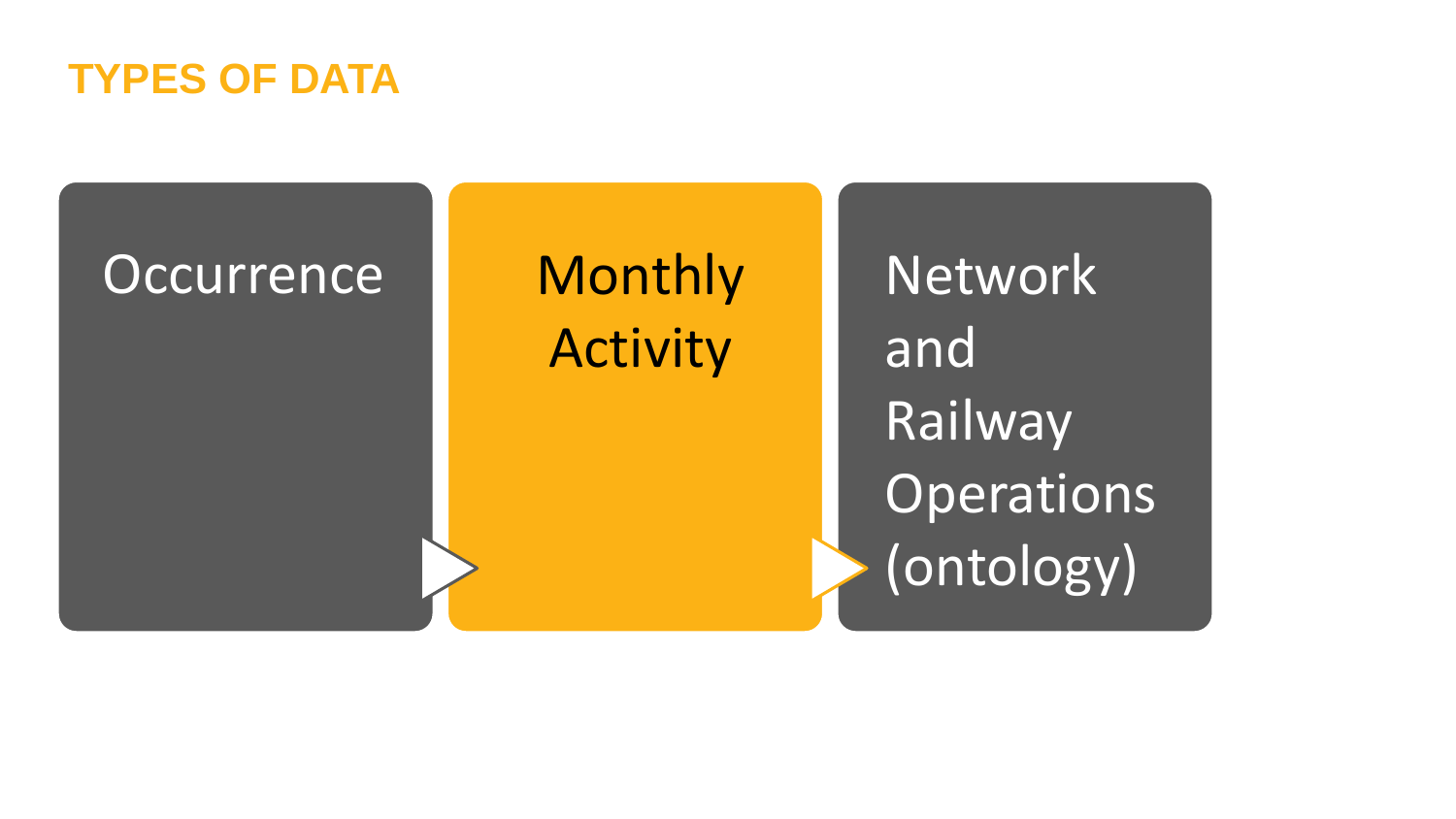#### **OCCURRENCE REPORTING REQUIREMENTS**





|   |     | uays |  |
|---|-----|------|--|
| ┓ | J y | ٠    |  |
|   |     |      |  |
|   |     |      |  |
|   |     |      |  |

72 hours 7 days 14 days



Annual



Category A

Report **immediately** to ONRSR after becoming aware of the occurrence

Complete the data submission via the ONRSR Portal within **7 days**

Category B

Initial report within **72 hours** after becoming aware of the occurrence \*

Complete the data submission via the ONRSR Portal within **14 days**

> Submit number of occurrences (by month and type) within six months of the end of the operators **reporting period**

Category C

*\* A change from 72 hours to 7 days is proposed. This requires amendments to the Transport Safety Investigation Act 2003, which will be considered and progressed by the ATSB subject to approval by the Minister.*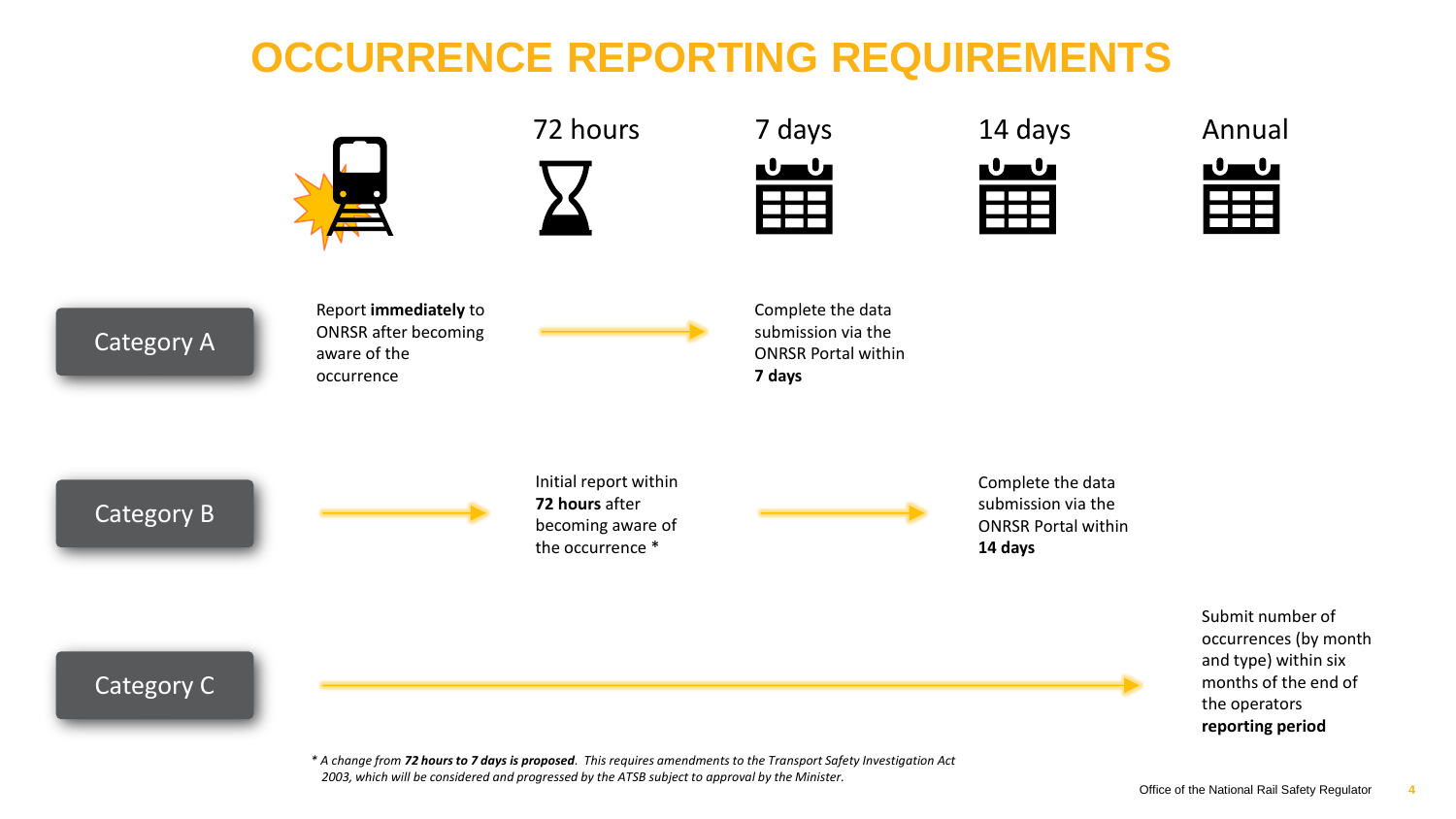#### **Overview of changes**

|                    |                | <b>Current</b>                                                             |                | <b>Approved</b>                                                                                                                                                                             |
|--------------------|----------------|----------------------------------------------------------------------------|----------------|---------------------------------------------------------------------------------------------------------------------------------------------------------------------------------------------|
|                    | $\blacksquare$ | 21 categories                                                              | $\blacksquare$ | 16 categories                                                                                                                                                                               |
| <b>Occurrences</b> |                | 127 sub-categories<br>$\qquad \qquad$                                      |                | 0 sub-categories                                                                                                                                                                            |
|                    |                | 20 "Other" categories                                                      |                | 0 "Other" categories<br>$\blacksquare$                                                                                                                                                      |
| <b>Category A</b>  | $\blacksquare$ | Immediately reportable                                                     |                | Immediately reportable                                                                                                                                                                      |
|                    |                | Within 72 hours of occurrence - written<br>report with further information |                | Within 7 days of occurrence - additional<br>information                                                                                                                                     |
| <b>Category B</b>  | $\blacksquare$ | Within 72 hours of occurrence                                              | $\blacksquare$ | Within 72 hours of occurrence *<br>- Within 14 days of occurrence - additional<br>information<br>* A change from 72 hours to 7 days is proposed. This requires<br>amendments to the TSI Act |
| <b>Category C</b>  | $\blacksquare$ | Not current requirement                                                    |                | Annual                                                                                                                                                                                      |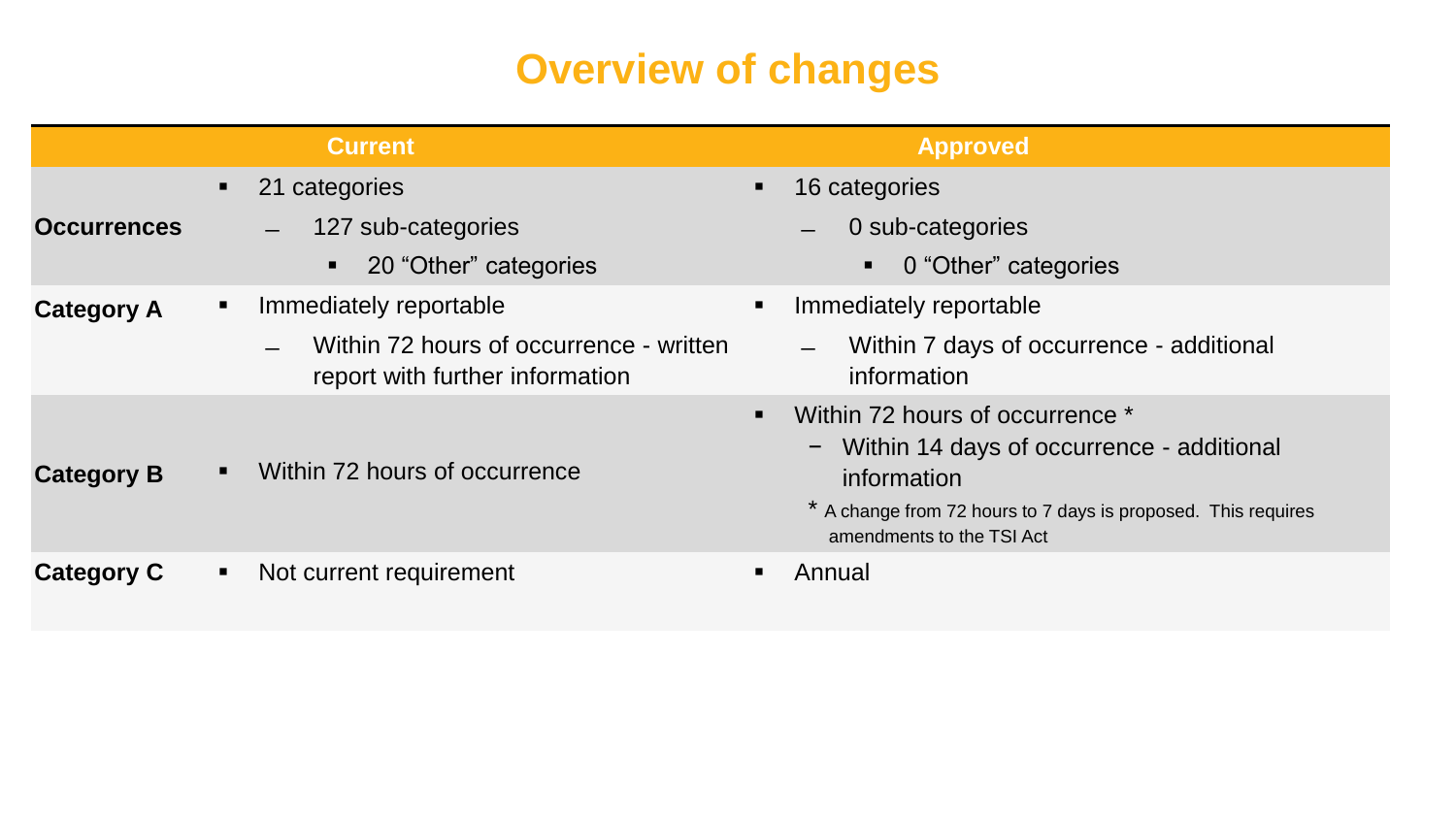#### **OCCURRENCE TYPES**

| <b>Type</b>    | <b>Description</b>                                               |
|----------------|------------------------------------------------------------------|
| $\mathbf{1}$   | <b>Collision (including Near Hit Collision)</b>                  |
| $\overline{2}$ | Derailment                                                       |
| 3              | <b>Wrong Side Failure</b>                                        |
| $\overline{4}$ | Proceed Authority Exceeded (including SPADs)                     |
| 5              | Runaway                                                          |
| 6              | Fire, Explosion or Dangerous Goods Spill                         |
| 7              | <b>Network Rules or Procedure Breach</b>                         |
| 8              | Load Irregularity                                                |
| 9              | <b>Rolling Stock Irregularity (including Monitoring Systems)</b> |
| 10             | Level Crossing Irregularity                                      |
| 11             | <b>Track Irregularity</b>                                        |
| 12             | Civil Infrastructure Irregularity                                |
| 13             | <b>Electrical Traction Irregularity</b>                          |
| 14             | Person / Train Interface                                         |
| 15             | <b>Fatality or Serious Injury</b>                                |
| 16             | Incident directly threatening safety                             |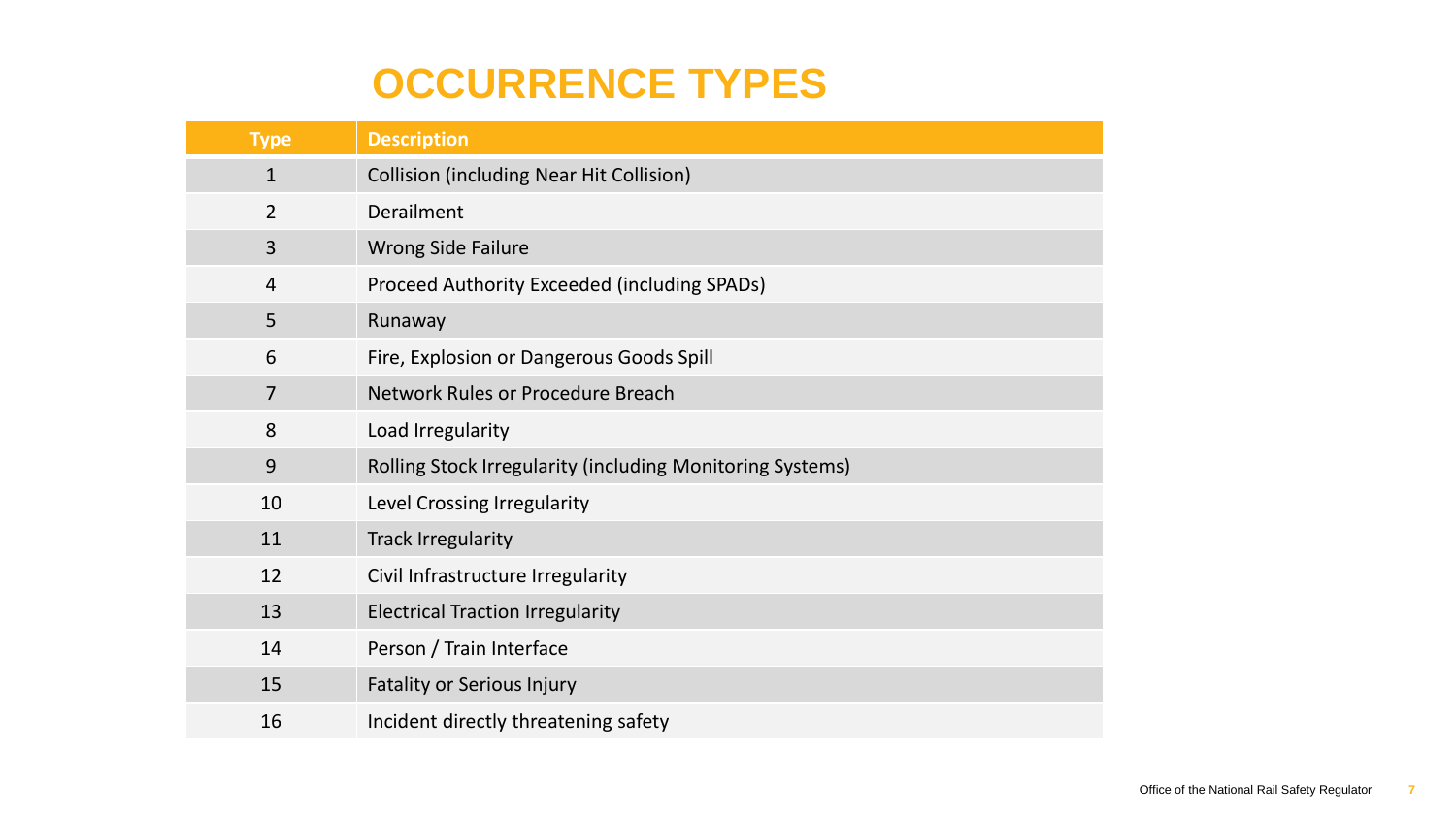## **OCCURRENCE CATEGORIES**

Rail safety incidents and events that:

- > are likely to warrant immediate regulatory response (including drug & alcohol testing); or
- > are likely to attract significant external stakeholder attention due to seriousness of the occurrence or its consequences; or
- > involve a fatality or serious injury related to train operations.

Rail safety incidents and events that:

- > may trigger a follow-up regulatory response; or
- are indicative of a significant failure of a safety management system.

#### Category A Category B Category C Category C

Rail safety incidents and events that:

- > unlikely to warrant regulatory follow-up for a single occurrence; or
- when considered as multiple events, provide an indicator of the operator's safety performance and/or effectiveness of the safety management system, which may warrant regulatory follow-up due to adverse trending.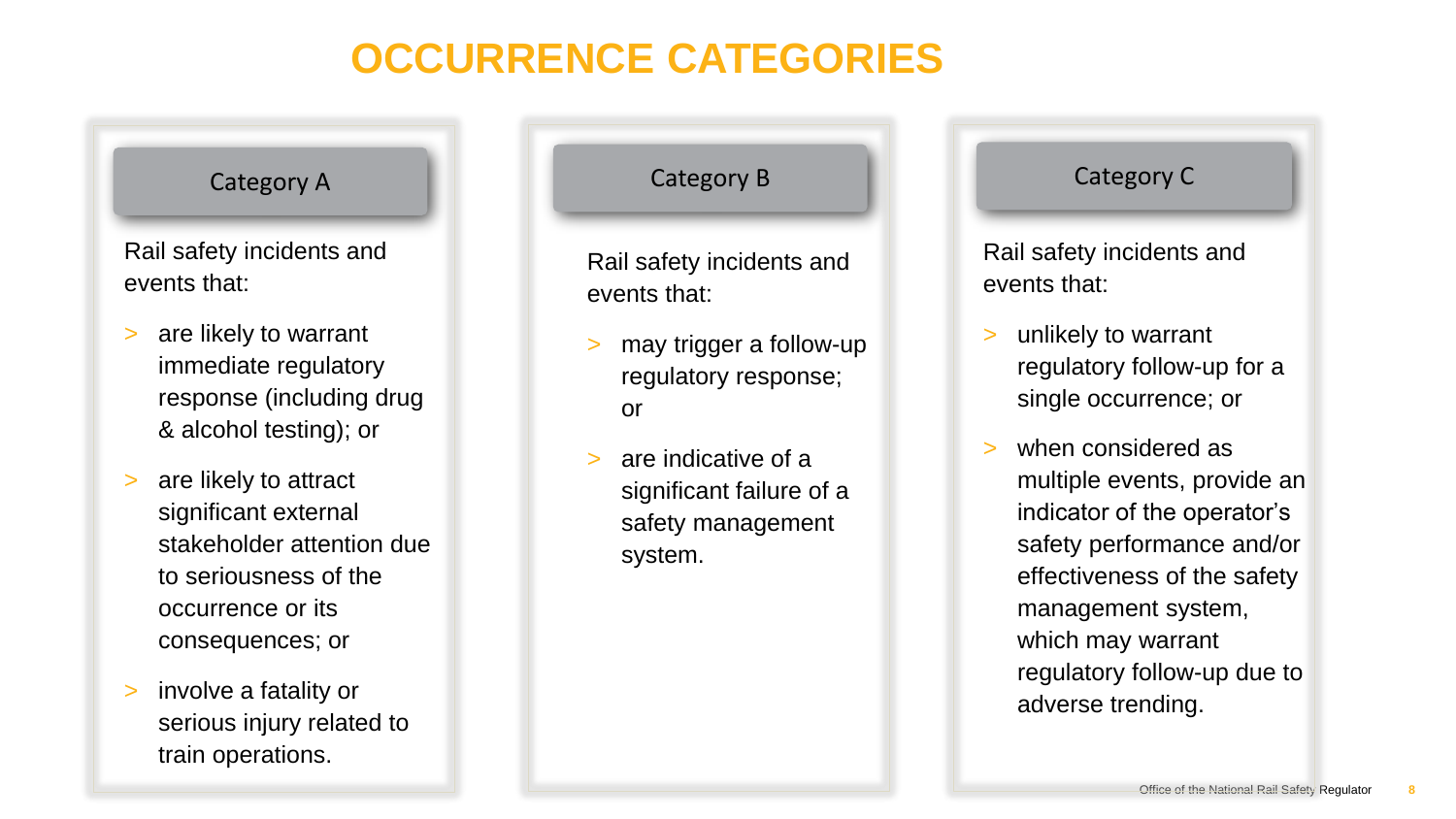## **KEY DOCUMENTS – OCCURRENCE REPORTING**

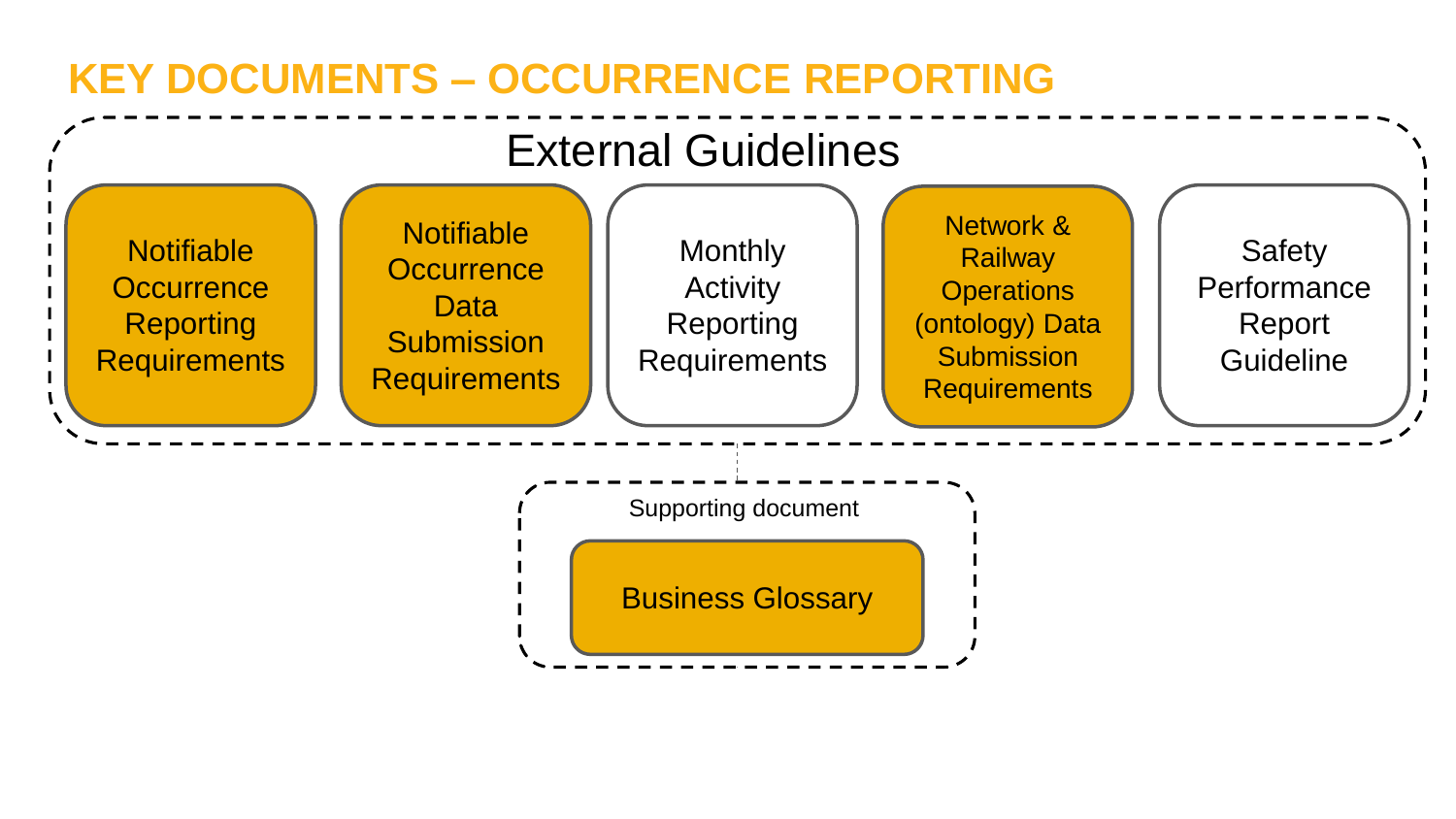#### **MONTHLY ACTIVITY REPORTING**

The Monthly Activity Reporting consists of operational activity data, providing a view of the extent of an operator's activity in key operational and management areas. These include the following:

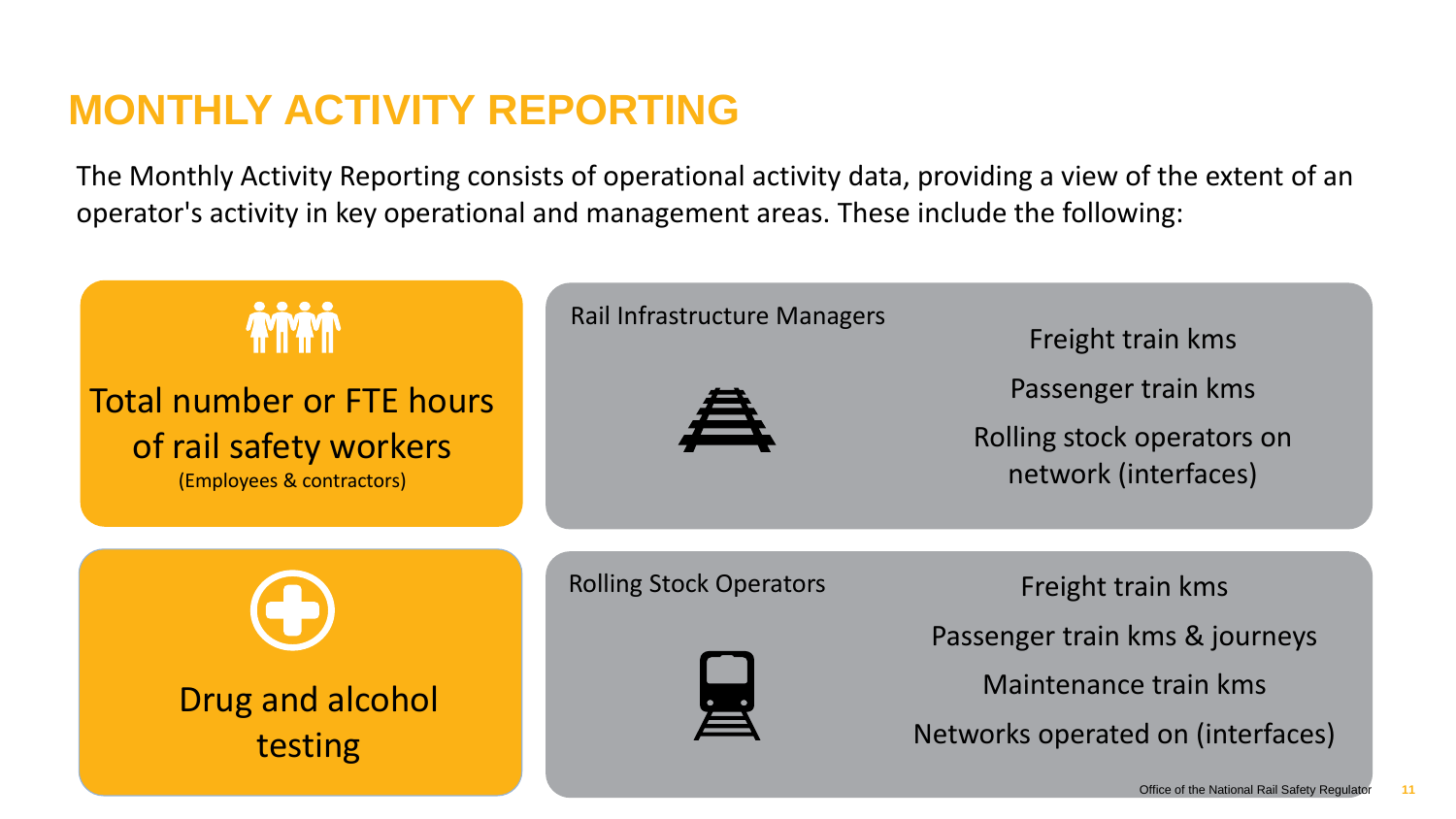#### **KEY DOCUMENTS – MONTHLY REPORTING**

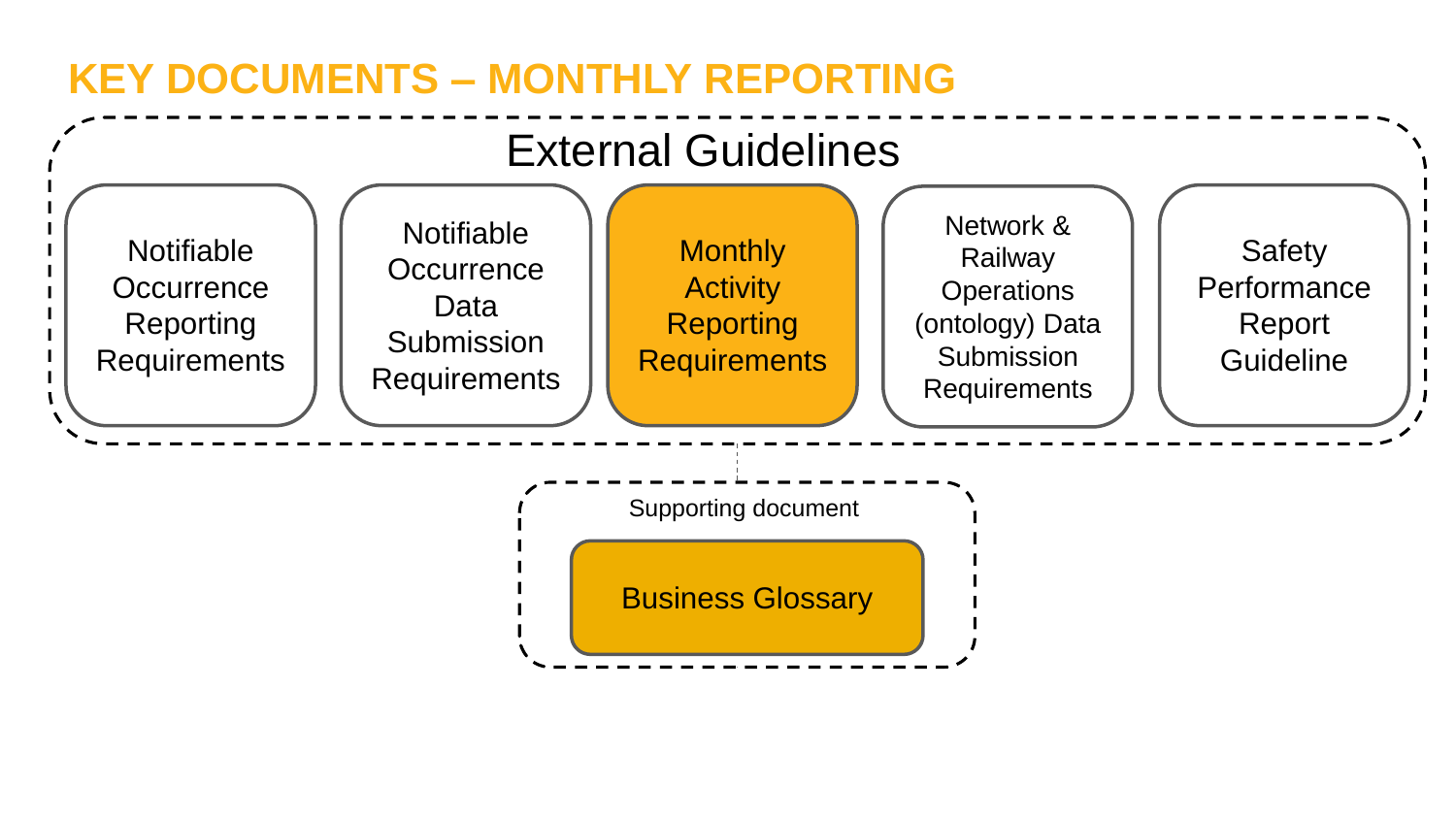#### **NETWORK & RAILWAY OPERATONS (ONTOLOGY) DATA**

#### > **New requirement**

- > is the geographical network and train operational characteristics data
- > provides an understanding of the nature and scope of an operator's railway operations
- > Fields can be used to auto populate required data for occurrence notification
- > Operators' responsibility to confirm currency of information & provide changes to ONRSR via the Portal

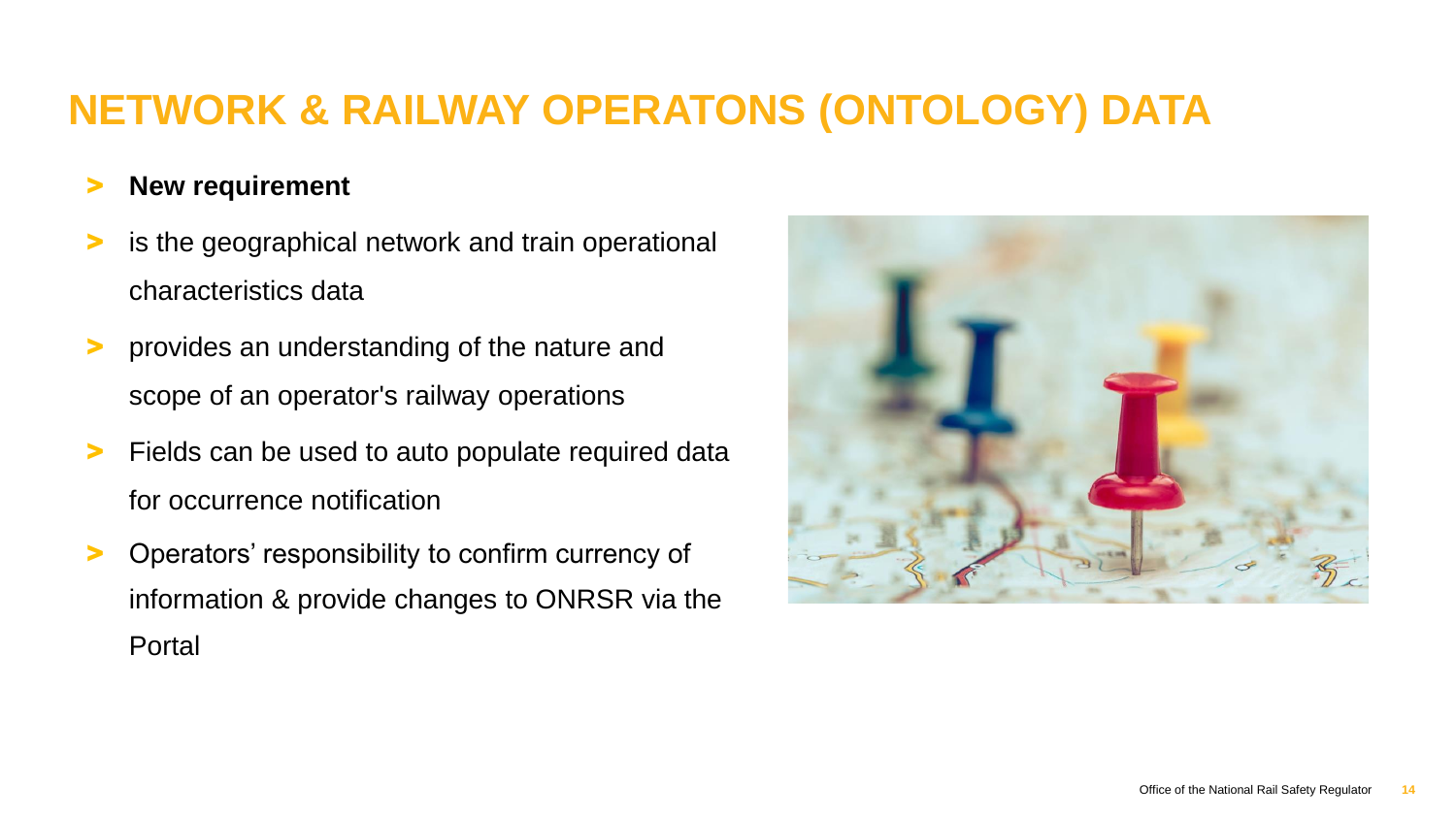### **NETWORK & RAILWAY OPERATONS (ONTOLOGY) DATA**

#### Rail Infrastructure Manager (RIM)

- Total track managed; operational and non-operational
- Line section and track kilometres
- Network interfaces
- Level crossings
- Key locations on the network
- Line section & line kilometre points

\*Please note: providing the optional data improves accuracy when entering occurrence reports Private Sidings (registered RIMs)

- > Connected RIM
- Line kilometre connection point
- Siding operations

Rolling Stock Operator (RSO)

> Stops / Stations utilised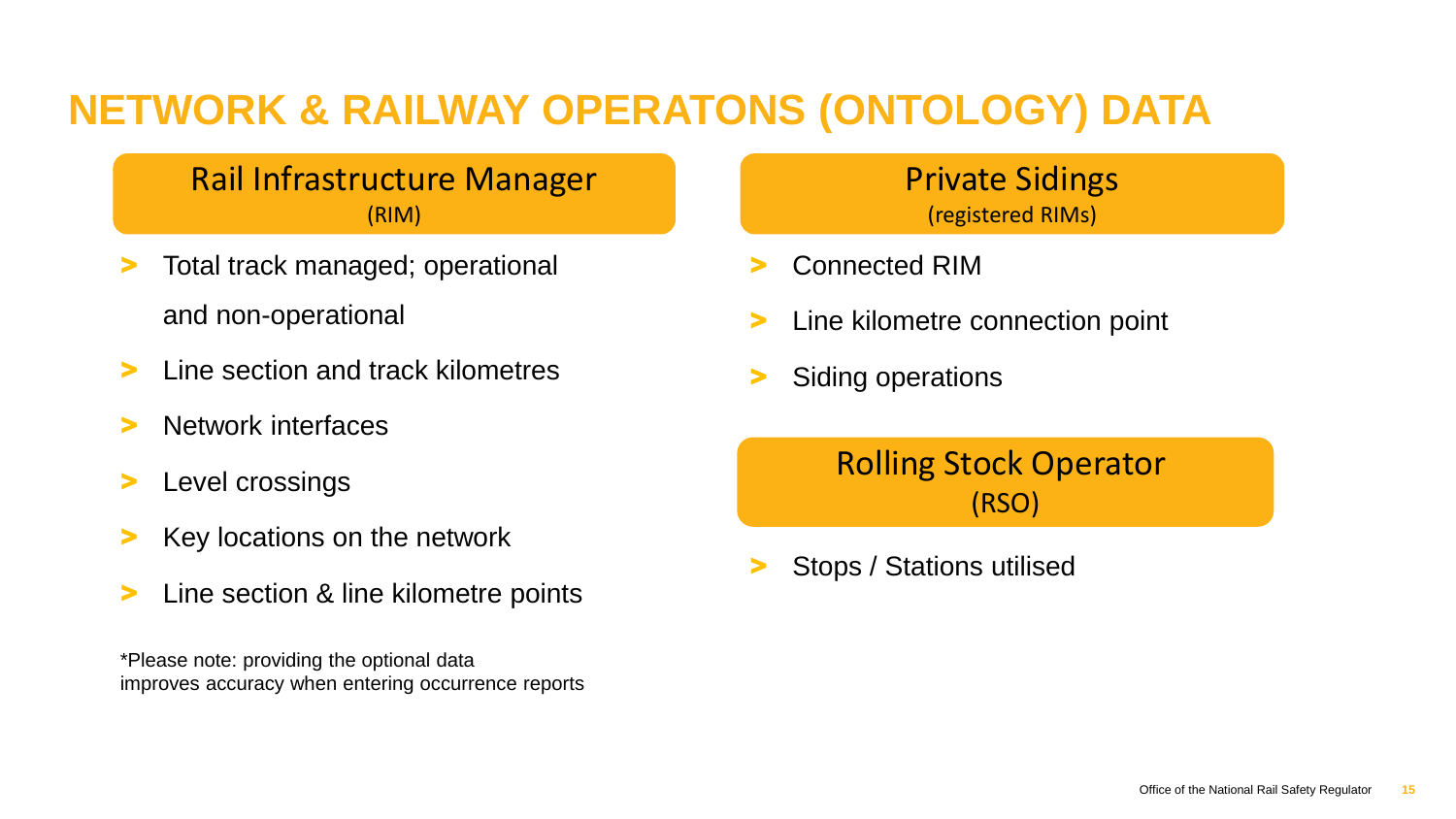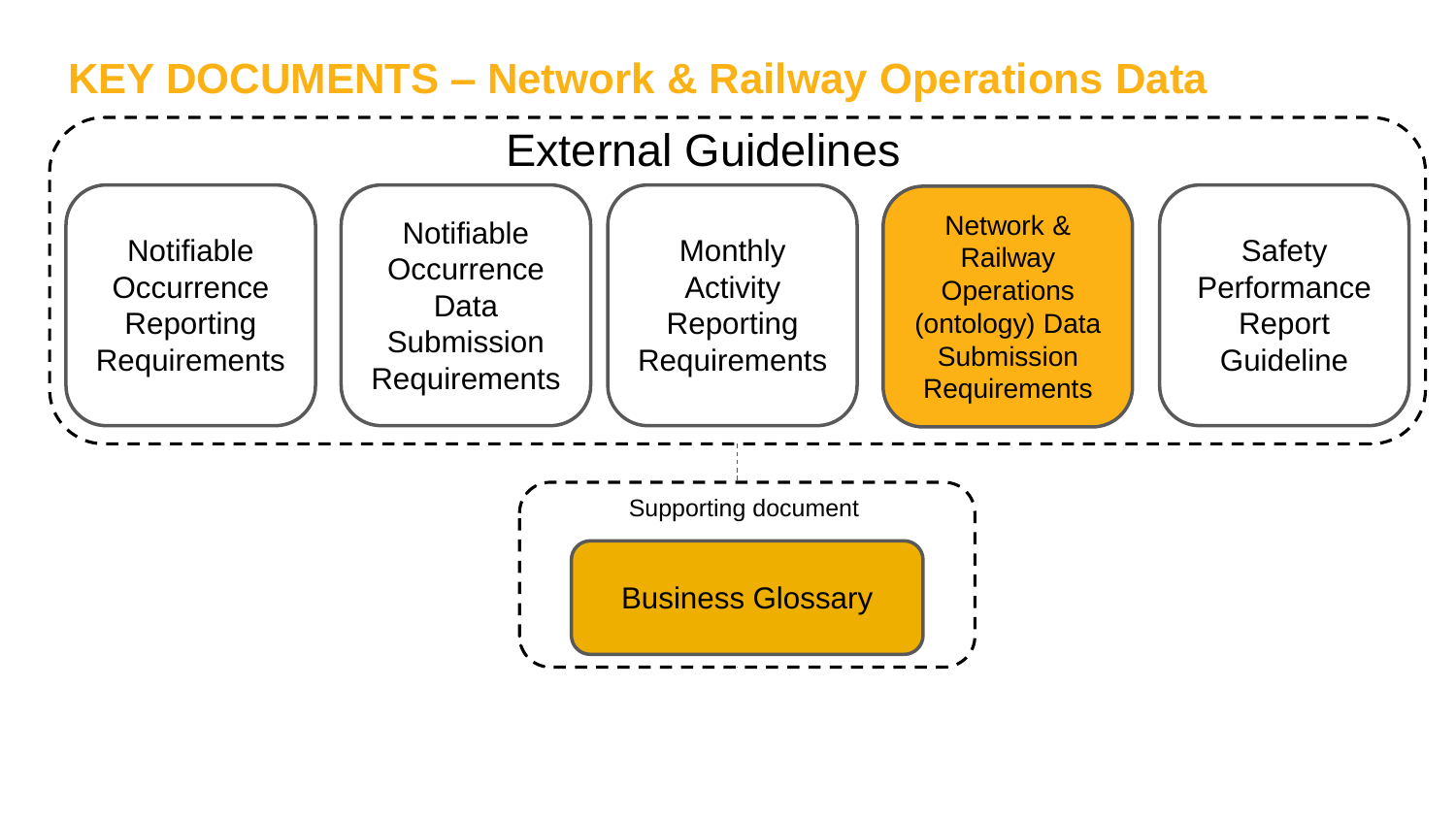#### **RTO'S RESPONSIBILITY**



> Systems are amended to reflect the proposed changes from 1 July 2022

- a test system will be available in April 2022 to allow operators to reflect the required system and busines process changes
- > People within their organisation who will be reporting and classifying the data are trained
	- education material will be available in in April 2022 that can be used by operators for internal sessions;
- > Business Processes are amended to reflect the proposed changes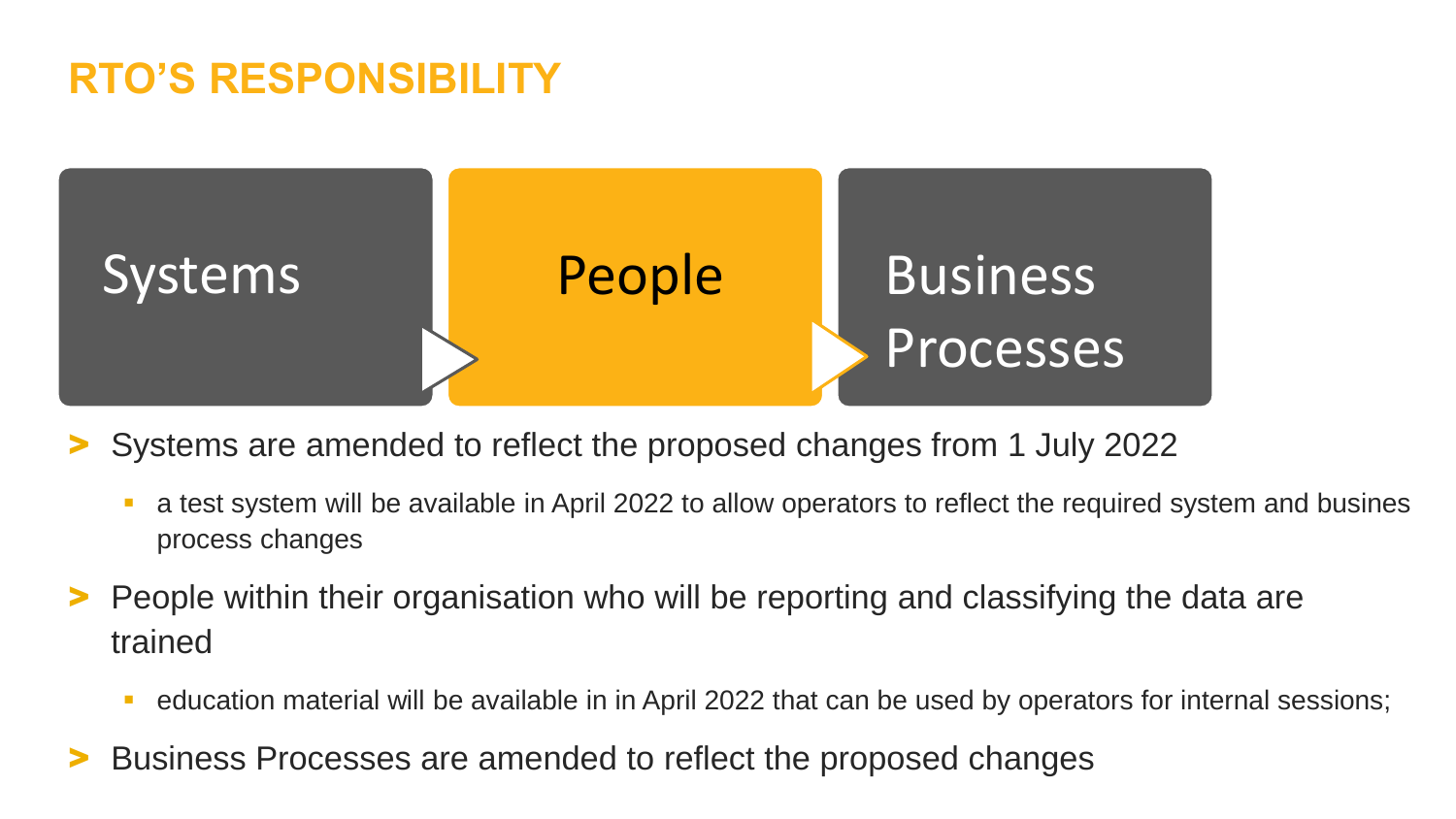#### **TIMEFRAME**

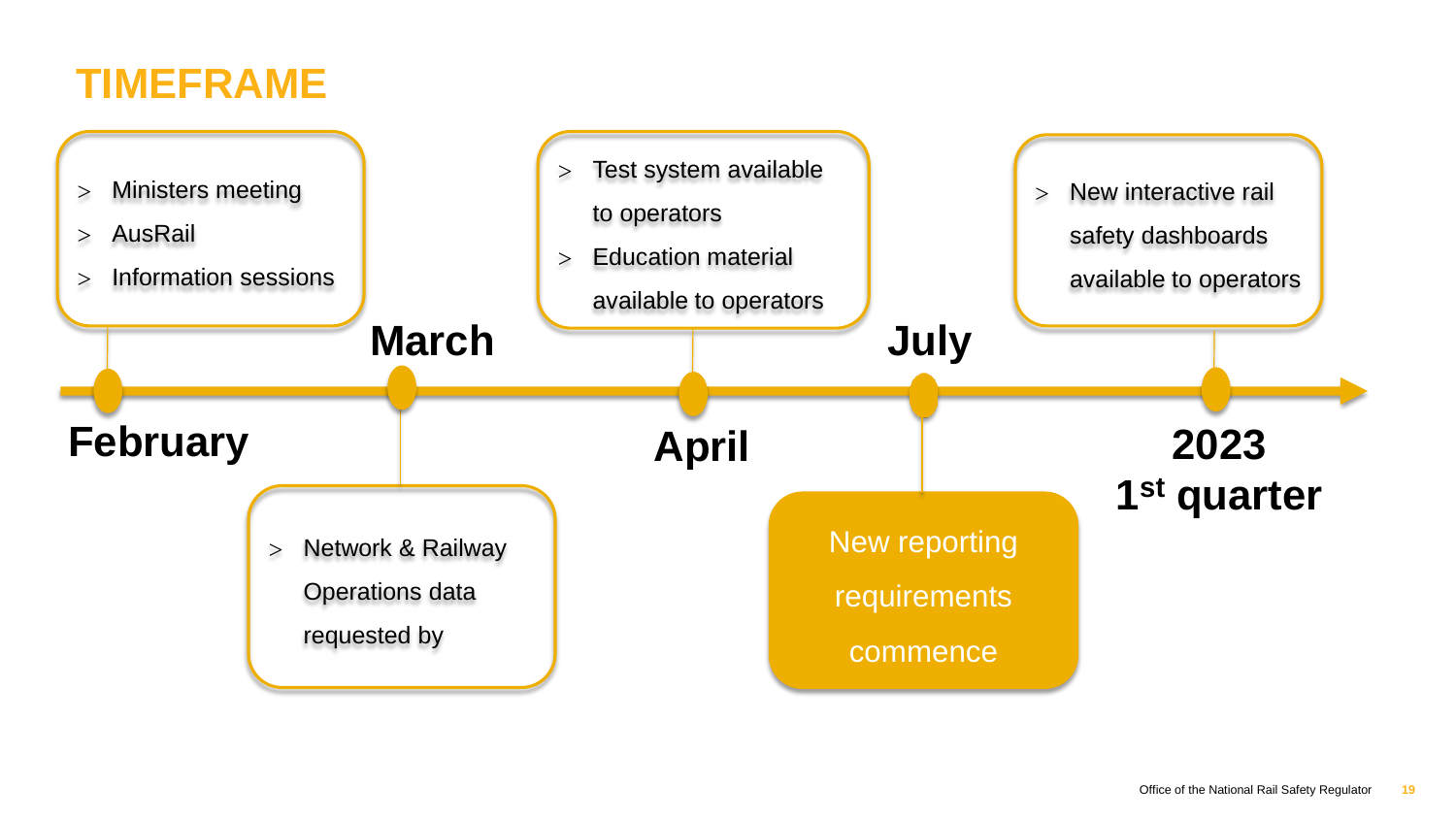#### **KEY DOCUMENTS**